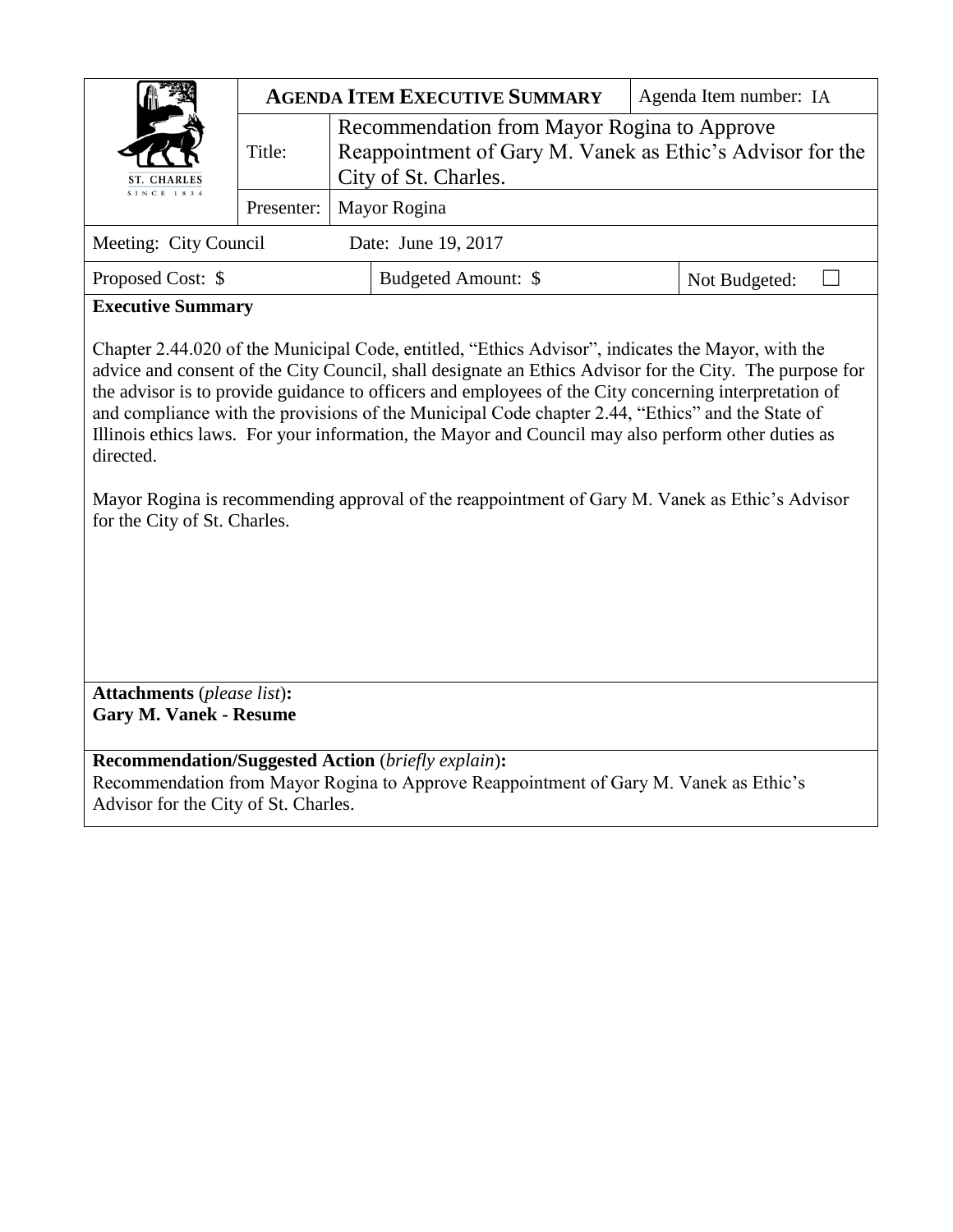## **Gary M. Vanek Attorney at Law**

200 W. Main Street St. Charles, Illinois 60174 (630) 513-9800 gvanek@vlklawfirm.com

**TAY** 

 $\overline{\mathcal{L}}$ 

## **LEGAL EXPERIENCE**

*Vanek, Larson* & *Kolb, LLC*  200 W. Main Street St. Charles, Illinois 60174

January 2013 - Present

General civil practice concentrating in commercial, banking, real estate, construction and corporate litigation. Focus on complex business transactions, general corporate representation including employment matters, foreclosure litigation, and other legal matters.

*Bazos, Freeman, Kramer, Schuster, Vanek* & *Kolb, LLC.*  1250 Larkin Avenue, Suite 100 Elgin, Illinois 60123

Principal, June 2002 - December 2012

General civil practice concentrating in municipal law, commercial, banking, real estate, construction and corporate litigation. Also represent several clients on general corporate, real estate, employment and other legal matters. Served as general counsel for the Village of Burlington.

*Schwarz, Vanek* & *Weiler, P.C.*  303 West Main Street West Dundee, Illinois 60118

Principal, May 1998 - May 2002

Expanded a general civil litigation practice including commercial, banking, real estate, construction and family law litigation, as well as corporate and real estate matters. Served as general counsel for the Village of Burlington.

| Ariano, Anderson, Bazos, Hardy & Castillo, P.C. | Income Partner, $1987 - 1998$ |
|-------------------------------------------------|-------------------------------|
| 474 Summit Street                               | Associate, 1985 - 1987        |
| Elgin, Illinois 60120                           |                               |

Engaged in general litigation, including commercial, banking, real estate, chancery, and construction litigation. Represented banks in litigation matters including lender liability defense; compliance and operations. Served as general counsel for two villages.

*Ariano and Hardy*  75 Market Street Elgin, Illinois 60123

Associate, 1981 - 1985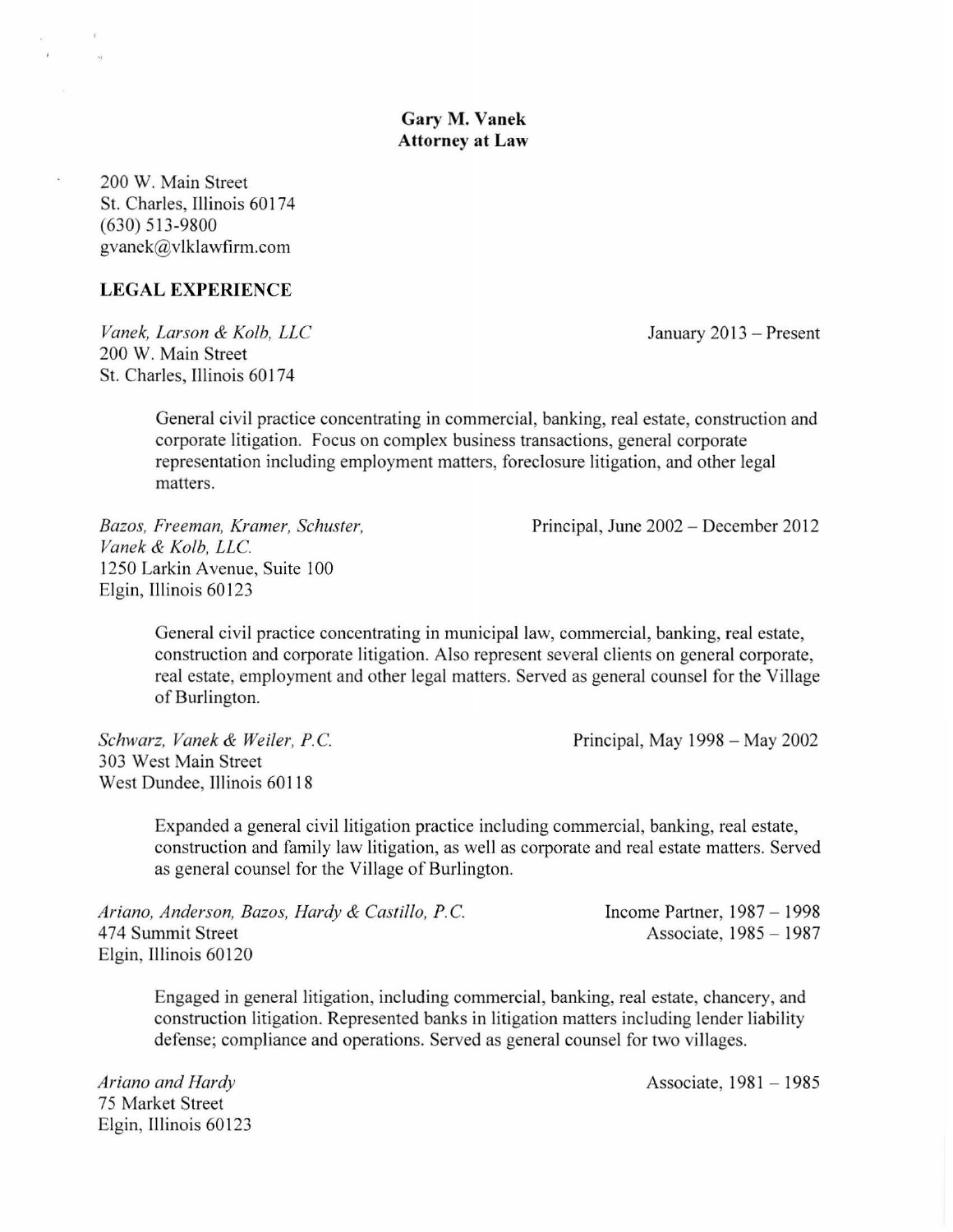## **ADMISSIONS TO PRACTICE LAW**

 $\cdot$ 

 $\bar{\nu}$ 

| State of Illinois<br>United States District Court, Northern District of Illinois<br>United States Seventh Circuit Court of Appeals<br><b>Supreme Court of the United States</b>                                                                                                                                                                                    | November 1980<br>December 1980<br>January 1981<br>June 2004 |
|--------------------------------------------------------------------------------------------------------------------------------------------------------------------------------------------------------------------------------------------------------------------------------------------------------------------------------------------------------------------|-------------------------------------------------------------|
| PROFESSIONAL ACTIVITIES                                                                                                                                                                                                                                                                                                                                            |                                                             |
| Illinois Supreme Court Committee<br>On Professional Responsibility<br>Participated in the drafting of new legal ethics rules adopted by the Illinois Supreme<br>Court as the Illinois Rules of Professional Conduct of 2010.                                                                                                                                       | $2006 -$ Present                                            |
| <b>Attorney Registration and Disciplinary Commission</b>                                                                                                                                                                                                                                                                                                           |                                                             |
| Illinois Supreme Court<br>Chair 3 person lay and lawyer panel Hearing Board<br>٠<br>Member, Hearing Board; Panel on In re: Rinella, 175 Ill. 2d 504<br>٠<br>Member, Inquiry Board<br>$\bullet$                                                                                                                                                                     | $1998 - 2000$<br>$1991 - 2002$<br>$1989 - 1991$             |
| Kane County Bar Association<br>President<br>$\bullet$<br>Board of Managers<br>٠<br>Past Chair of Continuing Legal Education, Professional Responsibility,<br>٠<br>Long Range Planning and Delivery of Legal Services Committees<br>Founding Director of the Kane County Bar Foundation<br>٠<br>Participated as presenter at several KCBA CLE seminars<br>$\bullet$ | $1997 - 1998$<br>$1994 - 1999$                              |
| Illinois State Bar Association<br>ISBA Assembly member                                                                                                                                                                                                                                                                                                             | $1998 - 2004$ , $2010 - 2013$                               |
| <b>COMMUNITY ACTIVITIES</b>                                                                                                                                                                                                                                                                                                                                        |                                                             |
| Past Chairman of the Board of Directors, Harris Bank Huntley                                                                                                                                                                                                                                                                                                       |                                                             |

- Past Director, DaVinci Academy
- Past Participant in Kane County Bar Foundation Lawyers in the Classroom Program
- Past Director, Boys and Girls Club of Elgin
- Past Director, George M. Eisenberg Unit of the Chicago Boys Club
- Past Director, Elgin Citizens Against Crime
- Past Director, Fox Valley Micro Loan Fund
- Past Director, Phi Delta Theta Chapter House Corporation, University of Illinois at Urbana - Champaign
- Former coach, Larkin Junior Royals basketball program
- Current Trustee, Christ Community Church, St. Charles, Illinois
- Guest lecturer at Northern Illinois University College of Law